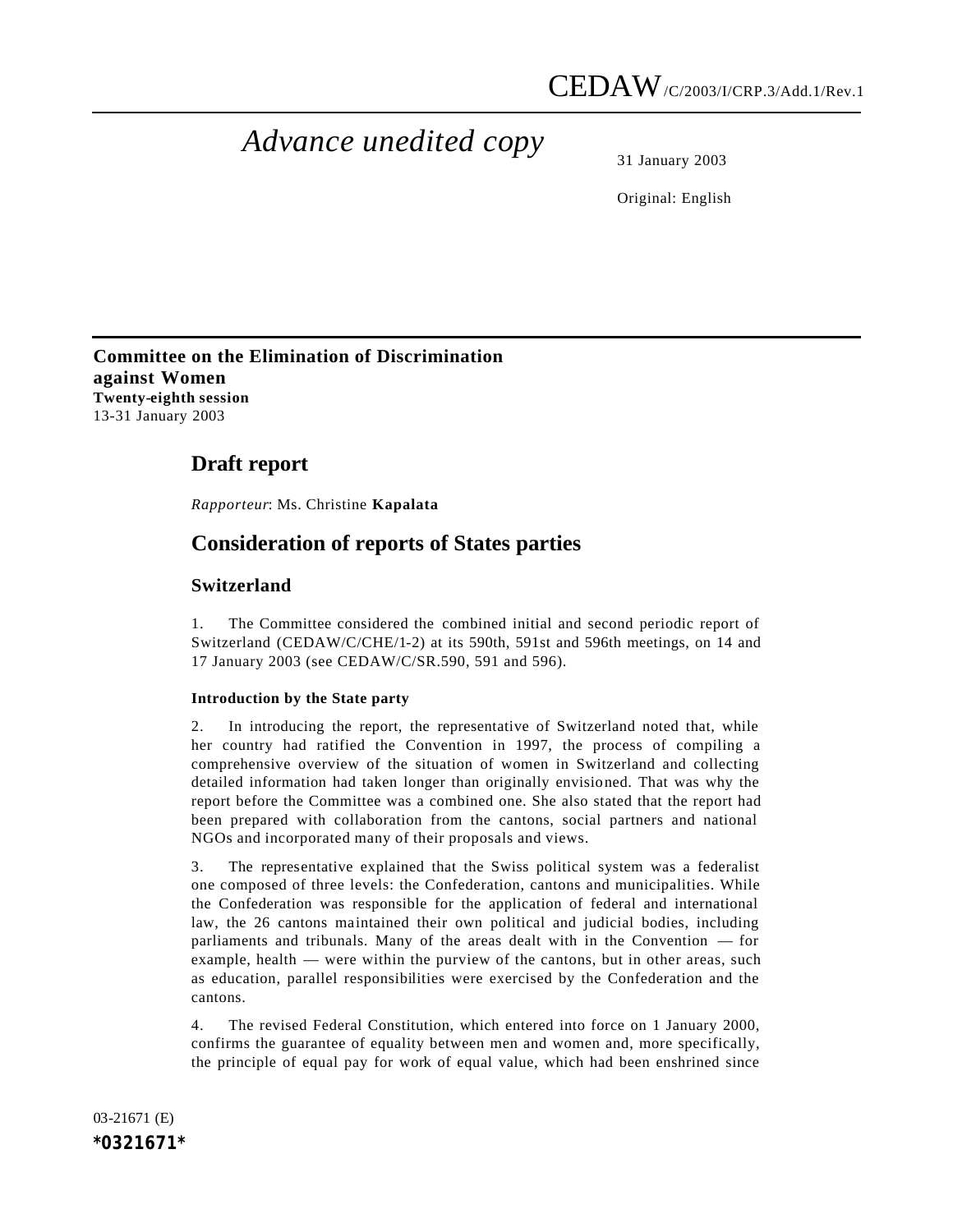1981 in the Constitution. The representative noted that jurisprudence indicates that the inclusion of that guarantee in the Constitution authorizes the legislature to impose temporary special measures to achieve equality between women and men, as provided for in article 4 of the Convention.

5. Among the structural measures taken by Switzerland towards achieving equality between women and men was the creation, in 1976, of the Federal Commission for Women's Affairs and, in 1988, of the Federal Office for Equality between Women and Men, with responsibility for the promotion of equality in all areas of life. Analogous institutions had been created in most cantons and in five major cities.

6. The National Plan of Action for Equality between Women and Men had been developed in consultation with NGOs and had been launched in 1999. Results of the plan included the creation at the federal level of a gender health service, a service to combat violence, particularly against women, and a service to combat trafficking in persons (including migrants). The representative added that, at the level of international cooperation, gender issues were systematically taken into consideration in the planning of programmes and projects. However, gender mainstreaming was not yet systematized in all activities at the federal level and more work had to be done in terms of awareness-raising, training and the development of new methodologies.

7. The representative gave examples of legislation reviewed and amended by Switzerland to achieve "formal" (de jure) equality between women and men. They included: the matrimonial law of 1988 (which recognized marriage as a partnership and the value of unpaid work); the new divorce law of 2000; the nationality law of 1992; the federal law of old age and survivors' benefits of 1997; and the equality law of 1996, which dealt with non-discrimination between women and men in the workplace. The representative noted, however, that no body had been created with the authority to initiate investigations or bring a complaint in matters of alleged discrimination under that law — the victim herself having to exercise her rights before the relevant tribunals. The representative also noted that complete de jure equality had not yet been achieved and that inequalities still existed in respect of family names and the choice of domicile, which, in general, were those of the husband.

8. With regard to the balancing of work and family responsibilities, the representative stated that differences in income and working hours between women and men were primarily a result of the difficulty women faced in managing both career and family, rather than as a result of differences in levels of training or qualification. Several measures had been employed to address the problem, including the provision of financial aid for projects aimed, inter alia, at assisting in the balancing of family and work life and at the reintegration of women into the workforce after an interruption for family reasons. Between 1996 and 2002, 400 applications for financial assistance had been made, 246 approved and approximately 22 million Swiss francs disbursed. Another initiative had been the "Fair play at home" campaign executed by the Federal Office for Equality and aimed at encouraging young parents to share household and family responsibilities equitably. No federal legislation had yet addressed the issue of paid maternity leave but a proposal of 14 weeks' leave at 80 per cent of pay would be debated by Parliament in the spring.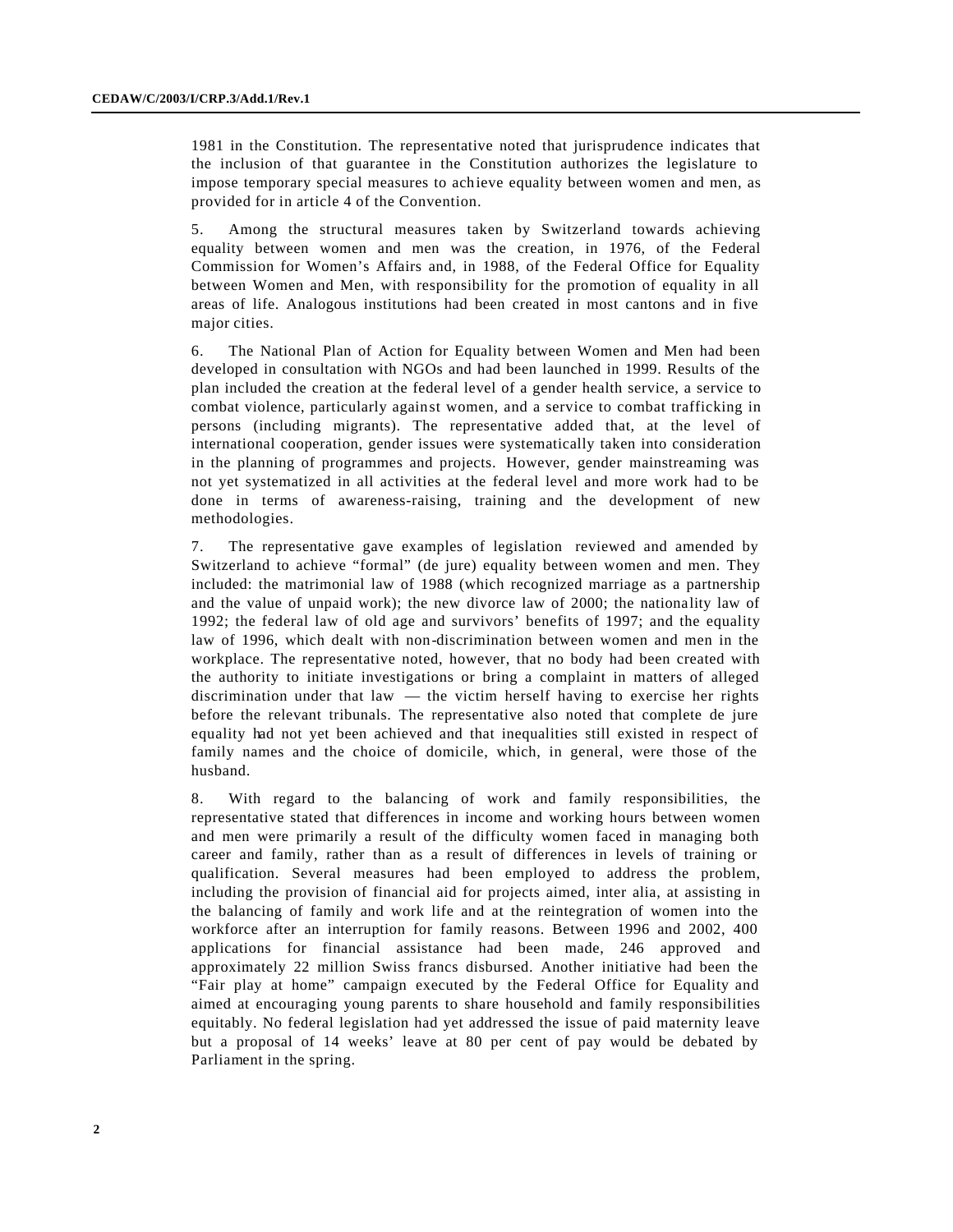9. Other issues of concern to the Committee and the measures taken by Switzerland to address them were touched upon. They included the fact that women remained underrepresented in political life, but proposals for the imposition of quotas to ensure such representation had been rejected by the people at both the federal and the cantonal levels. However, the Federal Commission for Women's Affairs had been involved in a number of initiatives, including the commissioning of a study on the coverage given to women and men candidates by Swiss radio and television during the 1999 federal elections, and the launching of a project that provided mentoring for young women by women politicians.

10. The Government was taking steps, including training for those who worked or dealt with victims and perpetrators, and public awareness-raising campaigns, to address problems related to violence against women and trafficking in women. However, the number of victims of trafficking in Switzerland (a country of destination) had not been determined. With regard to other women's health issues, the representative stated that, in June 2002, the revised penal code, which allows voluntary termination of a pregnancy in the first 12 weeks, had been approved after many years of debate on the issue. In conclusion, the representative noted that the Government had also been working on issues of women's sexual and reproductive health, the health of older women, social assistance for poor women and equality of opportunity for women in education and employment.

### **Concluding comments of the Committee**

#### **Introduction**

11. The Committee expresses its appreciation to the State party for its combined initial and second periodic report, which, although delayed, complied with the Committee's guidelines for the preparation of initial reports, and was frank, informative and comprehensive.

12. The Committee commends the State party on its delegation, made up of representatives of different departments with responsibility for the implementation of the Convention as well as a representative of one of the cantons. It expresses appreciation to the State party for the oral presentation, which highlighted significant parts of the report, and for the written responses and further clarification to the questions orally posed by the Committee.

13. The Committee notes with satisfaction that the State party's policies in respect of the achievement of gender equality have been planned and evaluated in the context of the Beijing Platform for Action and the outcome document of the twentythird special session of the General Assembly, entitled "Women 2000: gender equality, development and peace for the twenty-first century".

14. The Committee notes that reservations have been made by the State party to article 7 (b) concerning Swiss military legislation prohibiting women from performing functions involving armed conflict, except in self-defence; article 16, paragraph 1 (g) concerning regulations on family name; and article 15, paragraph 2, and article 16, paragraph 1 (h) concerning interim provisions of the matrimonial regime. The Committee urges the State party to accelerate efforts to review the reservations regularly with a view to withdrawing them and to indicate in its next periodic report, if possible and if still relevant, a timetable for their withdrawal.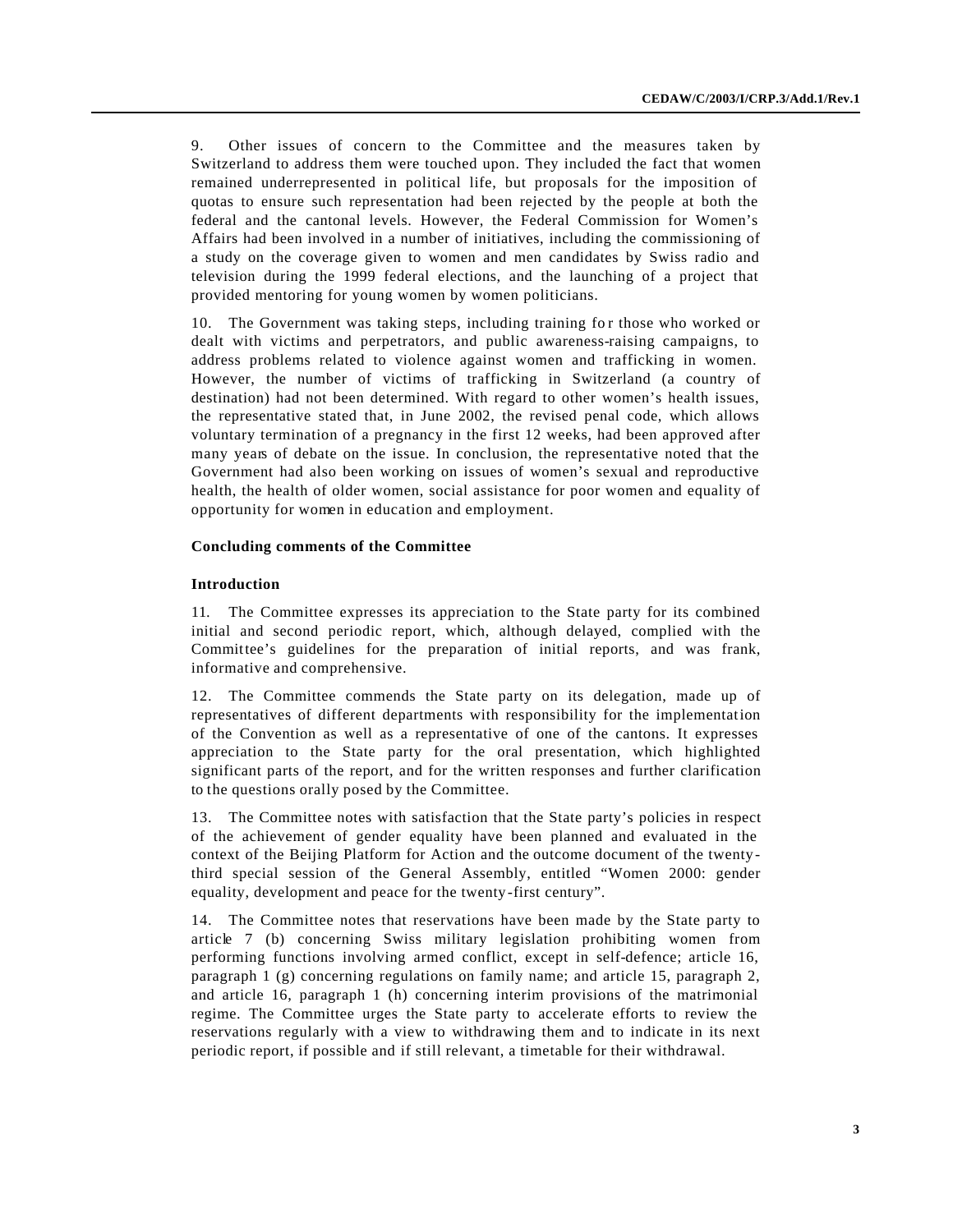#### **Positive aspects**

15. The Committee commends the State party for including the principle of gender equality in its Federal Constitution, which explicitly mandates legislators to ensure women's de jure and de facto equality, particularly in the areas of family, education and work, and authorizes legislators to take steps to ensure equality in line with article 4, paragraph 1, of the Convention. The Committee notes with appreciation that the Swiss legal order ensures the primacy of international treaties, including the Convention, in domestic law.

16. The Committee notes with appreciation the significant law reform undertaken in the State party in several areas in conformity with the Convention, particularly: the Marriage Law (1988), which replaced the husband's preponderant role in the family with a partnership based on equality of rights and obligations on the part of each spouse; the amended Federal Act on the acquisition and loss of Swiss nationality (1992), with identical conditions for both sexes; the new Equality Act (1996), prohibiting discrimination against women in labour relations, which applies to both public and private employers; the tenth revision of the Federal Act on old age and survivors' insurance (1997), establishing a system of individual pensions independent of civil status; and the new Divorce Law (2000), regulating the economic consequences of divorce. The Committee also notes with appreciation the adoption of the National Plan of Action for Equality between Women and Men (1999) in order to further the advancement of women and gender equality.

17. The Committee acknowledges the work systematically undertaken by women's non-governmental organizations in raising awareness and mobilizing public opinion with regard to equality issues and appreciates the common efforts and cooperation between the State party and civil society in advancing the cause of equality in conformity with the National Plan of Action. The Committee commends the State party for its interaction with civil society in the preparation of the report and for the extensive publicity given to the report in Switzerland.

18. The Committee commends the State party for systematically integrating a gender dimension into the various aspects of its development cooperation programmes.

19. The Committee commends the State party for having accepted the amendment to article 20, paragraph 1, of the Convention on the Committee's meeting time.

#### **Principal areas of concern and recommendations**

20. The Committee notes with concern that, although the doctrine of monism is applied in the State party, the Federal Council has expressed the view that the Convention's content is largely programmatic and that its provisions are not directly applicable. The Committee is therefore concerned that Swiss law may not provide women with the necessary means to enforce all their rights under the Convention.

21. **The Committee recommends that the State party ensure effective enforcement of the rights enshrined in the Convention and provide women with appropriate remedies in the courts for violations of the rights protected by the Convention. It also recommends awareness-raising campaigns about the Convention aimed at parliamentarians, the judiciary and legal professionals. The Committee requests that the State party report on progress made in this**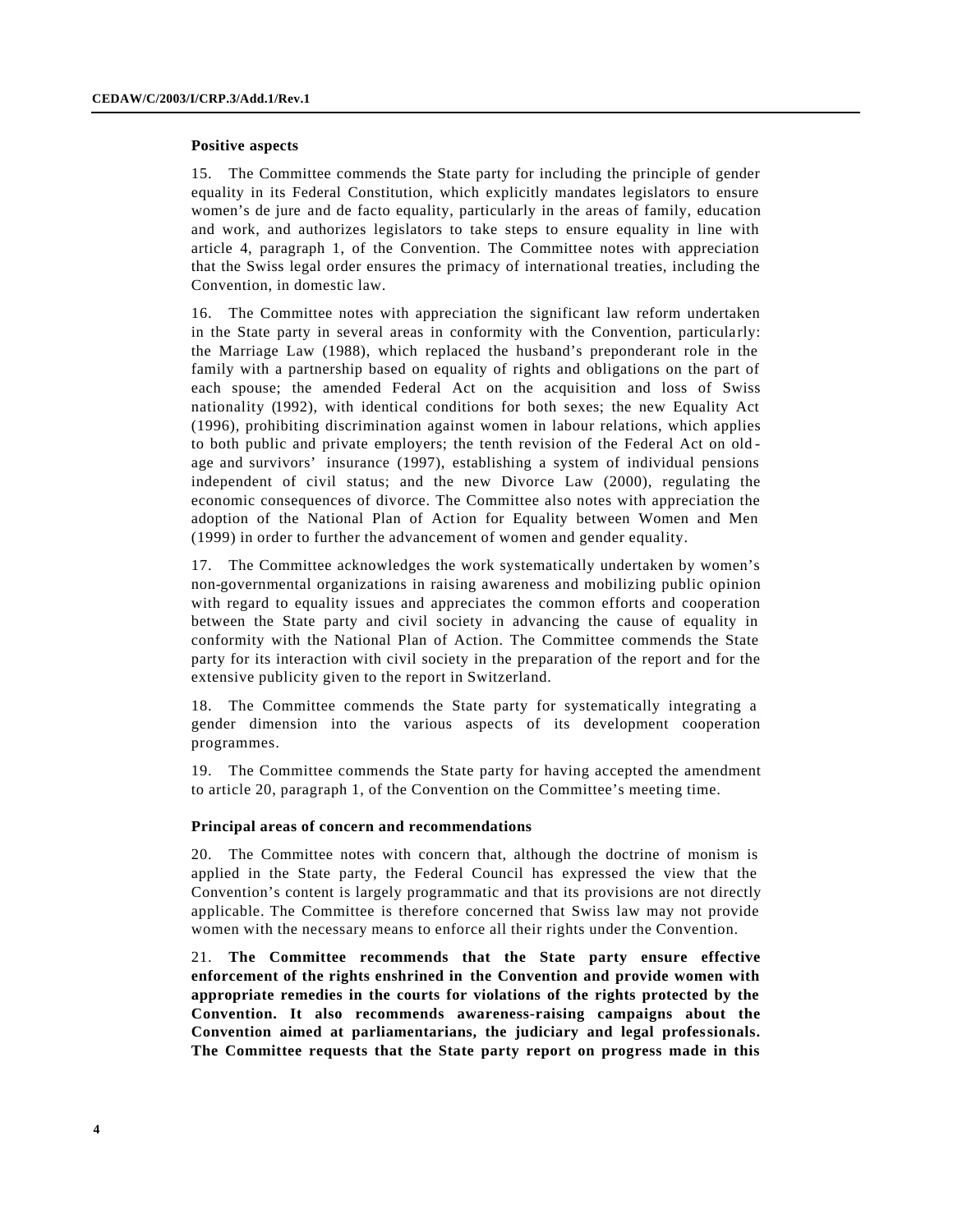**regard in its next periodic report and provide information on whether the Convention has been invoked before domestic courts.**

22. The Committee is concerned that there is no definition in domestic law of "discrimination against women" reflecting article 1 of the Convention. It is concerned at the information given in the report that differentiated treatment of women and men is permissible in cases where equality of treatment is ruled out by biological or "functional" differences.

# 23. **The Committee recommends that the State party take steps to include in its legislation a provision for non-discrimination on the grounds of sex, as defined in article 1 of the Convention.**

24. The Committee is concerned that the different levels of authority and competencies in the State party create difficulties in respect of the implementation of the Convention throughout the Confederation and with regard to coordination and accountability. The Committee is also concerned that the federal structure and the form of grass-roots democracy practised in the State party have slowed progress in eliminating discrimination against women and achieving gender equality.

25. **The Committee recommends to the State party that it ensure uniformity of results in the implementation of the Convention within the Confederation, through effective coordination and the establishment of a mechanism to monitor compliance with the provisions of the Convention at all levels and in all areas.**

26. While appreciating the work undertaken by the machinery for gender equality at the national, cantonal and communal levels, namely the Federal Commission of Women's Issues, the Federal Office for Equality between Women and Men and the Gender Equality delegates and services, the Committee is concerned that such institutions may lack sufficient power, visibility and resources, both human and financial, to carry out their specific tasks and to ensure coordination of gendermainstreaming efforts in all areas of governance.

27. **The Committee recommends that the State party strengthen the existing machinery for gender equality by providing it with adequate human and financial resources at all levels. It also recommends that the State party enhance coordination among the existing institutions for the advancement of women and the promotion of gender equality in order to ensure gender mainstreaming at all levels and in all areas.**

28. The Committee is concerned about the persistence of entrenched, traditional stereotypes regarding the role and responsibilities of women and men in the family and in society at large which are reflected in women's educational choices, their situation in the labour market and low participation in political and public life.

29. **The Committee urges the State party to design and implement comprehensive programmes in the educational system, including human rights education and gender training, and to disseminate information on the Convention, with a view to changing existing stereotypical attitudes on women and men's roles, including advancing the notion of parenting as a social responsibility of both mothers and fathers. It recommends that awarenessraising campaigns be addressed to both women and men and that the media be**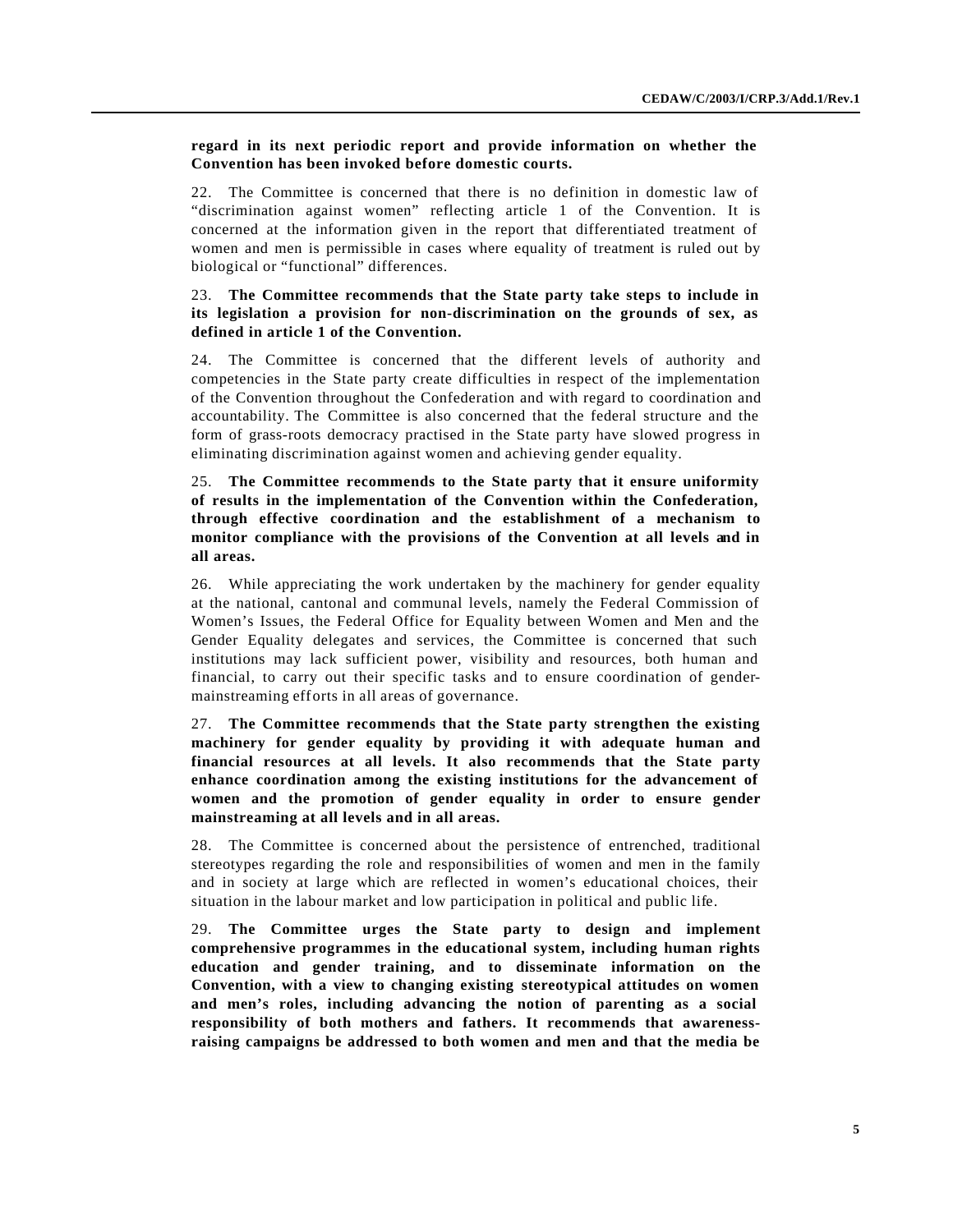# **encouraged to project a positive image of women and of the equal status and responsibilities of women and men in the private and public spheres.**

30. While recognizing current legal and other efforts by the State party to address violence against women, including the creation of a gender health service and a centre to fight violence against women and the training of staff called upon to deal with cases of violence, the Committee is concerned about the prevalence of violence against women and girls, including domestic violence.

31. **The Committee calls upon the State party to intensify its efforts to address the issue of violence against women, including domestic violence, as an infringement of their human rights. In particular, the Committee urges the State party to adopt laws and implement policies in accordance with the Committee's general recommendation 19, in order to prevent violence, provide protection, support and services to the victims, and punish and rehabilitate offenders.** 

32. The Committee is deeply concerned by the significant number of cases of female genital mutilation among migrant women of African descent.

# 33. **The Committee recommends that the State party urgently take all appropriate measures, including legislation, to eradicate the harmful traditional practice of female genital mutilation.**

34. The Committee is concerned about the particular situation of foreign women who experience domestic violence and whose residence permits depend on their living together with their spouse. The Committee is concerned that fear of expulsion will be a deterrent for these women to seek assistance or take steps to seek separation or divorce.

# 35. **The Committee recommends that revocation of the temporary residence permits of foreign married women who experience domestic violence, and any legislative changes with regard to residency requirements that may be under consideration, be undertaken only after a full assessment of the impact of such measures on those women.**

36. The Committee expresses concern at the situation of migrant women in Switzerland, particularly the discrimination in education and employment they experience and the risk of exploitation and violence that they face. The Committee is concerned that foreign women sometimes encounter additional difficulties in obtaining access to heath care and that the percentage of women with HIV/AIDS is increasing among foreign women, those from sub-Saharan Africa being the most affected. The Committee is also concerned about the special visa regulations for foreign cabaret dancers and the potential dangers and risks that their situation may entail. The Committee is further concerned that the State party has yet to carry out studies on the extent of discrimination against migrant women and the multiple discrimination they often face on the basis of their race, sex, ethnicity and religious affiliation.

37. **The Committee urges the State party to take effective measures to eliminate discrimination against migrant women. It encourages the State party to be proactive in its me asures to prevent discrimination against them, both within their communities and in society at large, to combat violence against them and to increase their awareness of the availability of social services and**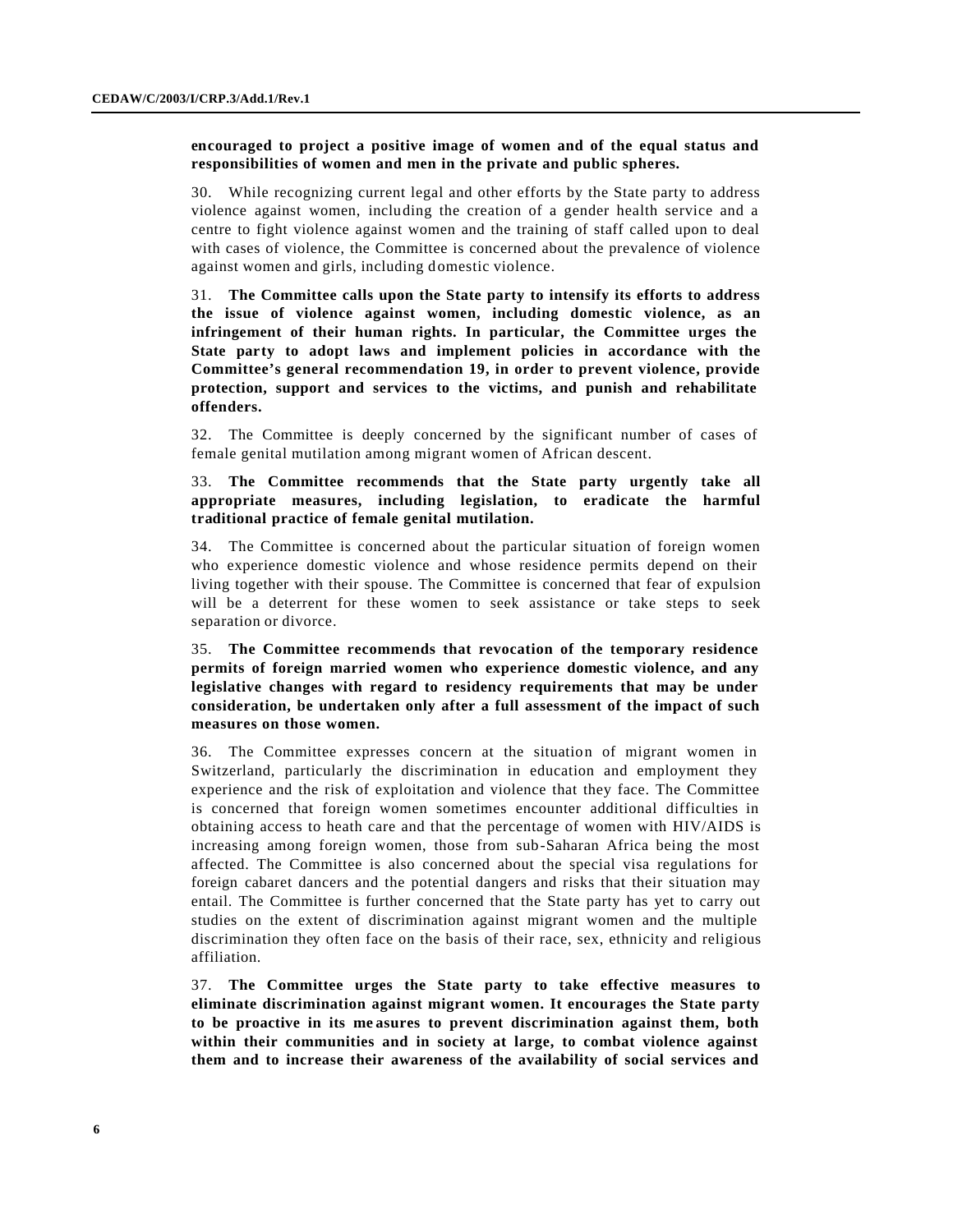**legal remedies. The Committee recommends that foreign women's health needs, in particular as regards information on preventing HIV infection, be fully addressed. The Committee requests the State party to review and reconsider the special visa regulations for cabaret dancers and to study their de facto situation in the light of the potential dangers and risks that their situation may entail. It also requests the State party to take appropriate measures to protect the women concerned from all forms of exploitation and to take action aimed at changing men's and society's perception of women as sex objects. The Committee also urges the State party to conduct regular and comprehensive studies on discrimination against migrant women and to collect statistics on their situation in employment, education and heal th and on the various forms of violence they experience so as to enable the Committee to form a clear picture of their de facto situation.**

38. While recognizing the efforts made by the State party to address the issue of trafficking in women and girls, the Committee remains concerned about the prevalence of this grave problem, which is a human rights violation. The Committee is also concerned about the exploitation of prostitutes in the State party. It considers that measures to address these phenomena are insufficient and that information on these issues is lacking.

39. **The Committee urges the State party to continue its efforts to combat trafficking in women and girls. It recommends the formulation of a comprehensive strategy, which should include measures of prevention, the prosecution and punishment of offenders and increased international, regional and bilateral cooperation. It calls on the State party to ensure that trafficked women and girls have the support they need, including residence permits, so that they can provide testimony against their traffickers. It further urges that training of border police and law enforcement officials be pursued so as to enable them to render support to victims of trafficking. The Committee recommends the development of programmes of action for women forced into prostitution by poverty and the adoption of all appropriate measures to combat and eradicate the exploitation of prostitution, including the prosecution of, and strong penalties for, those who exploit prostitutes. The Committee requests the State party to provide in its next report comprehensive information and data on the trafficking of women and girls and the exploitation of prostitutes.**

40. The Committee is concerned that, while women make up 54 per cent of the electorate, they are significantly underrepresented in elected and appointed posts in political decision-making bodies. While acknowledging some positive developments, the Committee is also concerned at women's low rate of participation in the administration, the judiciary and the diplomatic service as well as their low representation at the international level. The Committee is further concerned that, while regional, linguistic and other quotas are generally accepted, the adoption of quotas in political life that would aim at gender balance has been systematically rejected in the State party.

41. **The Committee encourages the State party to take sustained measures to increase the representation of women in elected and appointed bodies, including temporary s pecial measures in accordance with article 4, paragraph 1, of the Convention, in order to realize women's right to equal participation in public and political life. The Committee also recommends that**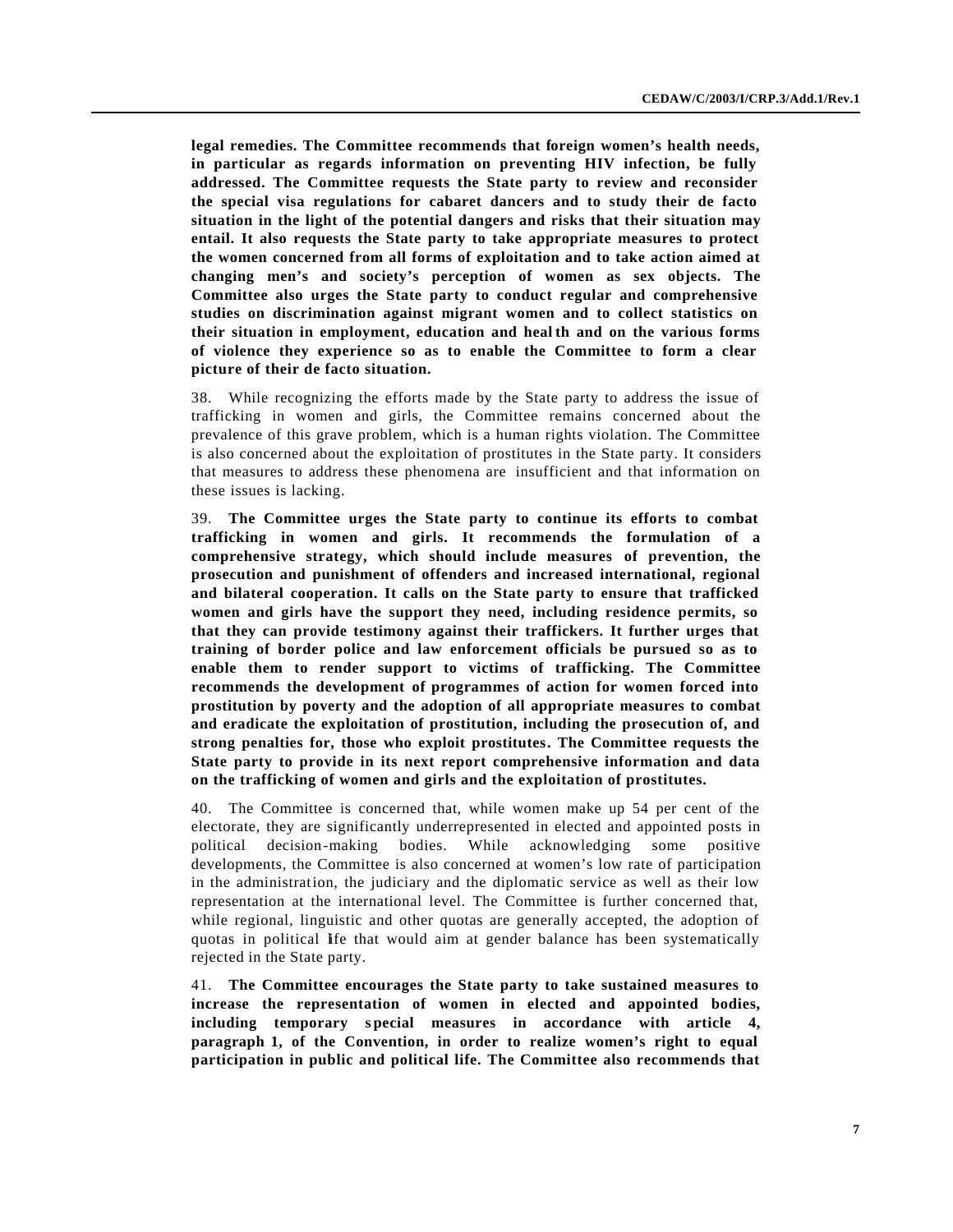# **adequate measures be taken with the aim of achieving balanced participation of women and men in the various areas and levels of public life, particularly in the administration, the judiciary and the diplomatic service.**

42. The Committee is concerned that, despite the constitutional mandate to ensure gender equality in the field of education, gender inequality prevails in the stereotyped choices both sexes make regarding vocational training and higher education, particularly technical education. The Committee is also concerned that similar patterns can be found among teaching staff, both as regards their professional level and the traditional subjects they teach.

# 43. **The Committee recommends that the State party intensify its efforts to encourage diversification of the educational choices of boys and girls, mainly through counselling, to help them to fully develop their personal potential.**

44. The Committee is concerned that, although women's rate of participation has been steadily rising and notwithstanding the constitutional mandate to establish gender equality in work and the constitutional provisions on the right to equal pay for work of equal value, as well as the Equality Act, women remain disadvantaged in the labour market. The Committee is particularly concerned at the pay differentiation between women and men and some criteria used to justify it, particularly as regards considerations of a social nature, such as family responsibilities. The Committee is further concerned by the high prevalence of women in part-time work, the higher rate of unemployment among women as compared with men, and the difficulties mainly faced by women in reconciling their personal and family lives with professional and public responsibilities.

45. **The Committee urges the State party to ensure de facto equal opportunities for women and men in the labour market through, inter alia, the use of temporary special measures in accordance with article 4, paragraph 1, of the Convention. The Committee recommends that efforts be made to eliminate occupational segregation, both horizontal and vertical, through, inter alia, education, training and retraining, and effective enforcement mechanisms. It also recommends that job evaluation systems based on gender -sensitive criteria be developed with the aim of closing the existing wage gap between women and men. The Committee recommends that measures allowing for the reconciliation of family and professional responsibilities be adopted and implemented and that equal sharing of domestic and family tasks between women and men be promoted.**

46. The Committee expresses concern over the delay in introducing paid maternity leave in the State party and notes that several proposals to introduce paid maternity leave have been rejected by popular vote.

47. **The Committee calls upon the State party to ensure the speedy enactment of the draft legislation on maternity leave with pay that was adopted by the Federal Council and the National Council in November and December 2002 and to provide information on its implementation in the next periodic report. The Committee recommends the undertaking of awareness-raising campaigns for developing a proper understanding of maternity as a social function and the recognition of the common responsibility of men and women in the upbringing and development of their children. Such campaigns should also stress the role of men and pave the way for a debate on the issue of paternity and parental**